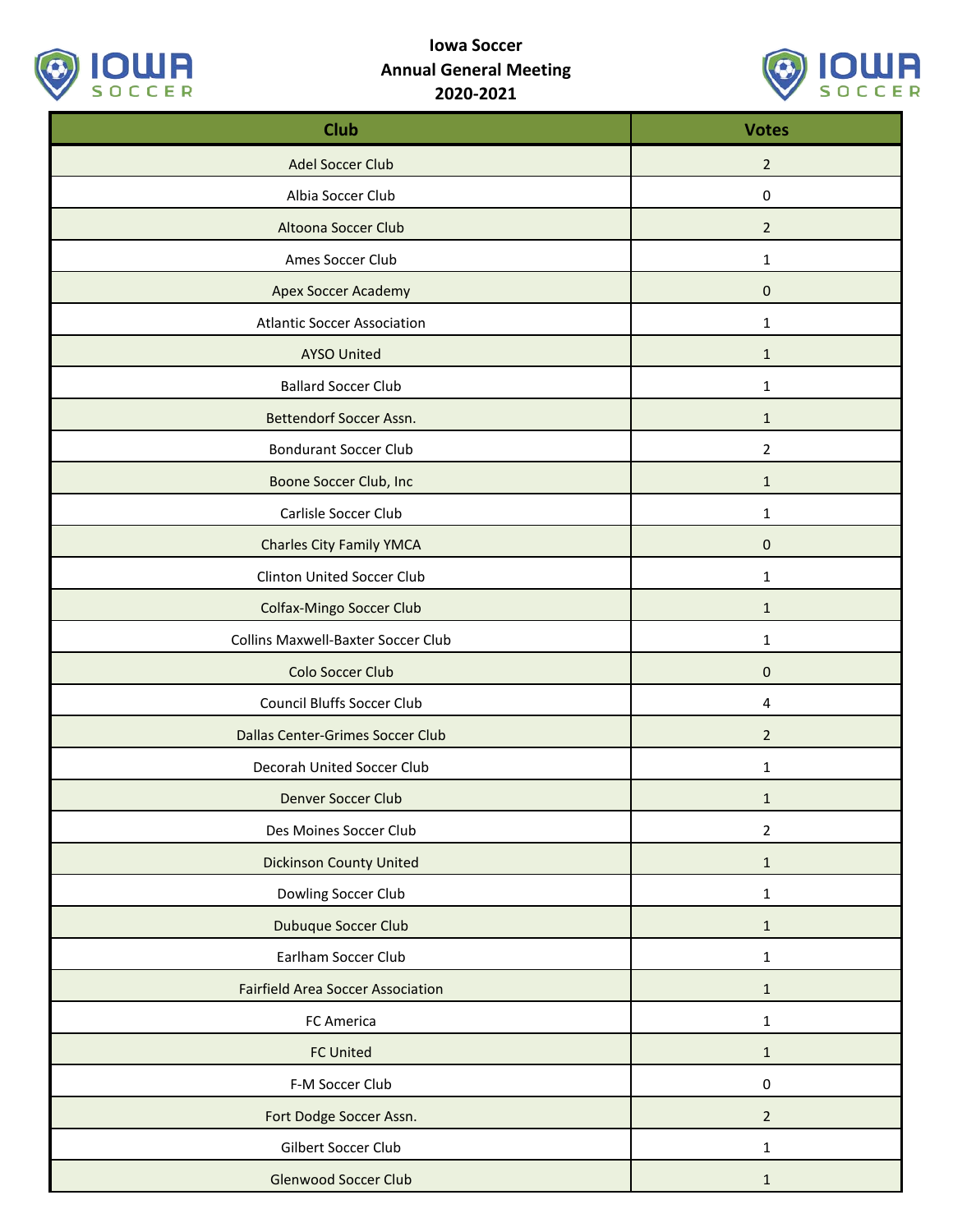

## **Iowa Soccer Annual General Meeting 2020-2021**



| Indianola Soccer Club                       | $\mathbf{1}$   |
|---------------------------------------------|----------------|
| Iowa Rush                                   | 3              |
| Iowa Rush South (Pella) Soccer Club         | 1              |
| Iowa Storm Soccer Club                      | $\mathbf{1}$   |
| J-Hawk Soccer Club                          | 2              |
| <b>Knoxville Soccer Club</b>                | $\mathbf{1}$   |
| Logan Magnolia                              | $\mathbf 0$    |
| <b>Madrid Soccer Club</b>                   | $\mathbf{1}$   |
| Mahaska County Soccer Club                  | 1              |
| Marshalltown Area Soccer Assn               | $\overline{2}$ |
| Mason City Soccer Club                      | 0              |
| Mount Pleasant United F.C.                  | $\mathbf{0}$   |
| <b>Muscatine Soccer Club</b>                | 1              |
| Nevada Soccer Club                          | $\mathbf{1}$   |
| New Hampton Parks and Recreation            | $\mathbf{1}$   |
| Newton Area Soccer Assn.                    | $\mathbf{1}$   |
| North Central Strykers Soccer Club          | $\mathbf{1}$   |
| North Iowa Soccer Club                      | $\mathbf{1}$   |
| North Polk United Soccer Club               | 2              |
| North Scott Soccer Club                     | $\mathbf{1}$   |
| Northeast Iowa Wellness and Rec (Postville) | 0              |
| Northwest Iowa Soccer Club                  | $\mathbf{1}$   |
| Northwest Soccer Club                       | $\mathbf{1}$   |
| <b>Norwalk Soccer Club</b>                  | $\mathbf{1}$   |
| Ottumwa Soccer Club                         | $\mathbf{1}$   |
| Panorama Soccer Club                        | $\mathbf{1}$   |
| Perry Soccer Association                    | $\mathbf{1}$   |
| <b>Pleasant Hill Soccer Club</b>            | $\mathbf{1}$   |
| Prairie Soccer Club                         | $\mathbf{1}$   |
| <b>Quad Cities Rush</b>                     | $\mathbf{1}$   |
| Quad City Strikers                          | $\mathbf{1}$   |
| Rathbun Lake Area YMCA                      | $\mathbf{1}$   |
| Red Oak                                     | $\mathbf{1}$   |
| <b>Siouxland Soccer Foundation</b>          | $\overline{2}$ |